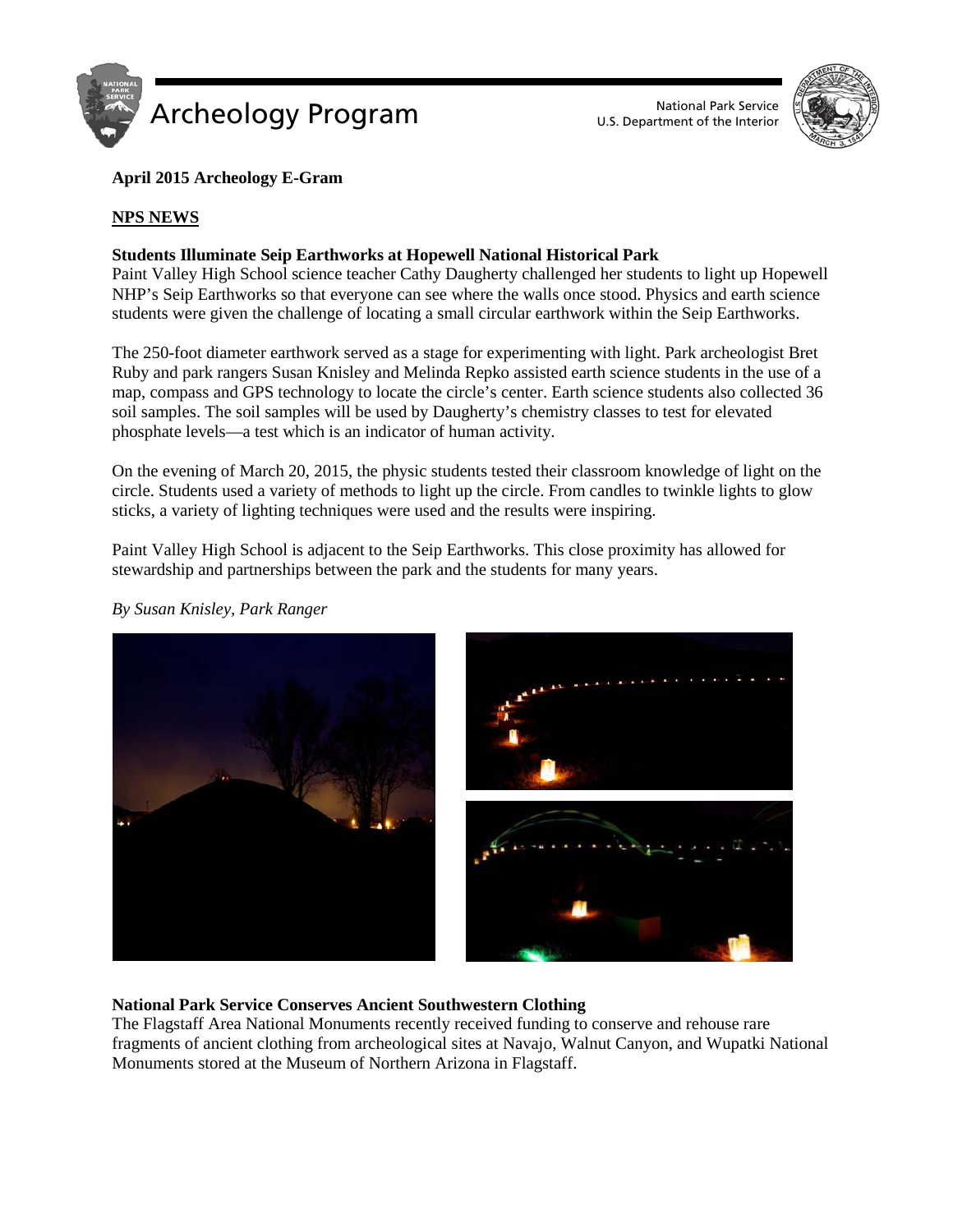Textile conservator Rachel Freer Waters has conserved over 300 prehistoric pieces of clothing from the C.E.1100s, ranging from everyday wear to technologically complex clothing with dyes.

Now almost finished with the project, Waters, an American Institute for Conservation professional associate, has taken "Before" and "After" pictures of the textiles, employed a range of cleaning techniques and fiber relaxing treatments, and designed storage systems to provide preventative care.

Selected images will be available on each monument's website. When the project is finished by the end of the summer, over 300 prehistoric textiles will look almost as good as when Ancestral Puebloans handwove them over 800 years ago!

## *By Gwenn Gallenstein, Museum Curator, Flagstaff Area National Monuments*

#### **Alaska Native-Owned Company Produces Documentary about NPS Archeology Site**

Piksik LLC, an Alaska Native owned support services company specializing in film, is garnering interest for a documentary "Igliqtiqsiuġvigruaq (Swift Water Place)" about an archeological investigation on NPS land. Igliqtiqsiugvigruaq [Swift Water Place] was filmed primarily on location in northwestern Alaska on the Kobuk River, beyond the Arctic village of Kiana. This region is largely populated by the Iñupiaq people, most of whom are shareholders in the NANA Corporation.

The documentary examines the relationship between Kiana and a team of archeologists excavating a large village site, Igliqtiqsiuġvigruaq, on nearby NPS land. In keeping with policy, the excavation halted when human remains were found. Kiana had to decide whether to stop the research or petition the NPS to resume the excavation.



The documentary tells the story of the relationship between the archeological team led by Douglas Anderson from Brown University and the Alaska Native people who participate in the discovery of the "Big Village." Igliqtiqsiuġvigruaq, as stories told, and the archeological team discovers, was an underground village where Alaska Native people lived just before contact was made with the Western world.

As the accounts of discoveries unfold, viewers get a sense for the place, the isolation and the deep rooted history that gives way as the great Kobuk River ebbs, flows, and changes direction—changing conditions along its banks and forcing human beings to always adapt. There are other mysteries that emerge as the site is studied, including one that is triggered when human remains are found and bureaucratic issues must be addressed.

*From review by Indra Arriaga*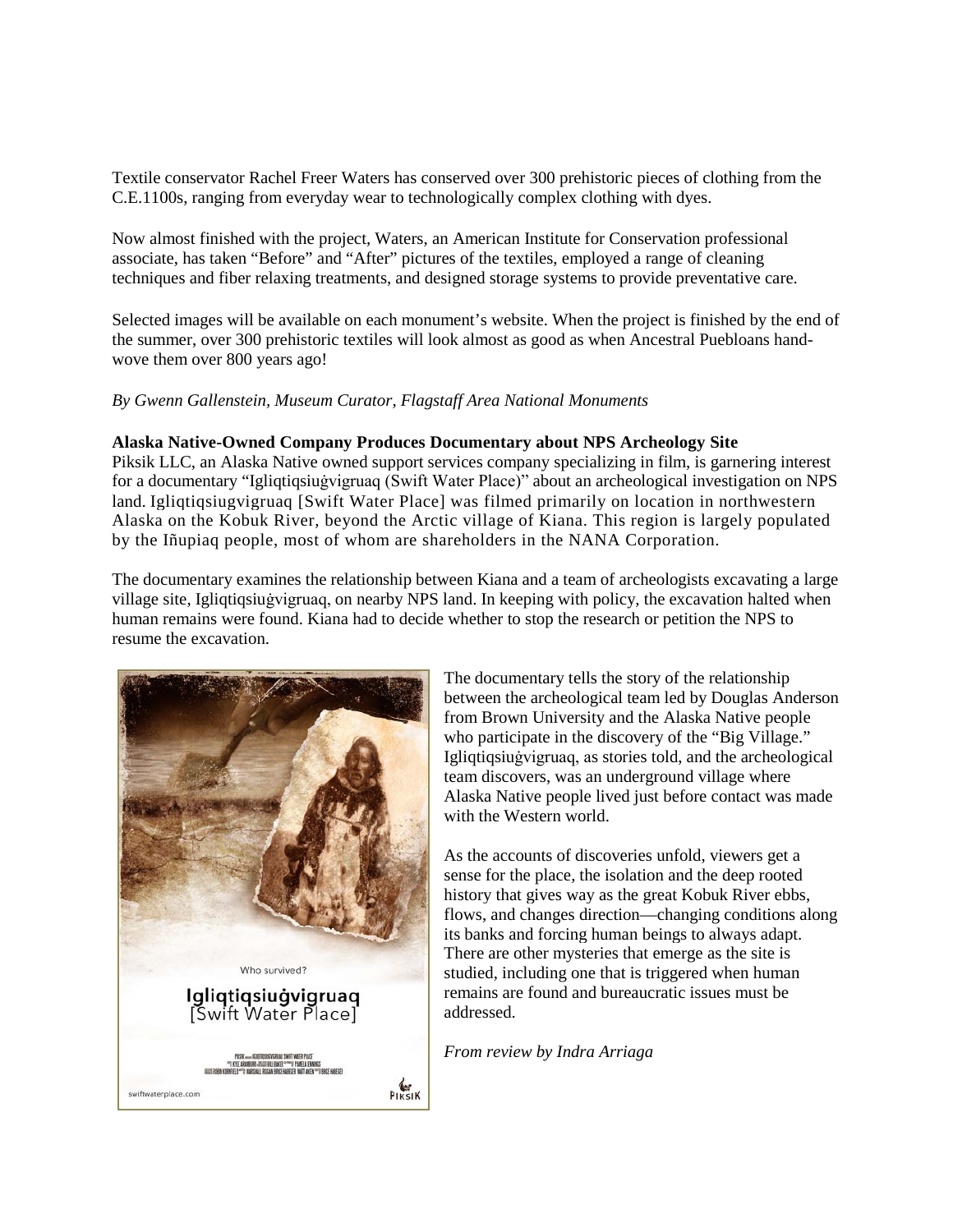**1,000 Year Old Artifacts from Bering Land Bridge National Preserve Show Prehistoric Trade** Four years ago, archeologists announced they had found evidence on the Alaska side of the Bering Strait of trade with Asia that dated back 1,000 years. The evidence was a bronze fastener, possibly a belt buckle, created in eastern Asia and found at a site on Cape Espenberg in the Bering Land Bridge National Preserve.

Now another newly analyzed object from the University of Colorado-led Cape Espenberg dig is providing more evidence of prehistoric contacts between the residents of Northwest Alaska and their neighbors across the Bering Strait. A flake of obsidian found at the site has been traced to Russia's Chukotka peninsula. NPS archeologist Jeff Rasic began analyzing the flake more than a year ago and found that it did not come from any Alaska site that he knew of. But in February, when he traveled to Magadan, Russia, he visited a regional repository and found a match. The thumbnail-size flake was likely a remnant of a tool carried in and out of the Cape Espenberg site, Rasic said.

Another bit of obsidian was traced to Interior Alaska near what is now the village of Hughes, an area that, 1,000 years ago, was inhabited by non-Eskimo Athabascans. The second piece of obsidian signals trade to the east as well as to the west.

# **NAGPRA Grants Awarded to Eight Tribes**

The NPS announced the award of eight Native American Graves Protection and Repatriation Act (NAGPRA) Repatriation grants totaling \$74,348. The grants will assist in the repatriation of individuals and sacred objects, objects of cultural patrimony and funerary objects back to the tribes.

Enacted in 1990, NAGPRA requires museums and federal agencies to inventory and identify Native American human remains and cultural items in their collections, and to consult with culturally affiliated Indian tribes, Alaska Native villages, and Native Hawaiian organizations regarding repatriation. Section 10 of the Act authorizes the Secretary of the Interior to award grants to assist in implementing provisions of the Act.

| Native Village of Barrow                          | AK        | \$29,904 |
|---------------------------------------------------|-----------|----------|
| The Regents of the University of California       | <b>CA</b> | \$6,309  |
| Smith River Rancheria                             | CA        | \$14,944 |
| Bay Mills Indian Community                        | MI        | \$1,937  |
| Saginaw Chippewa Indian Tribe of Michigan         | MI        | \$14,836 |
| The Chickasaw Nation                              | OK.       | \$4,103  |
| Sweet Briar College, Art Collection and Galleries | <b>VA</b> | \$2,315  |

## **National Park Service and Maritime Administration Give Grants for Maritime History Education and Preservation Projects**

The NPS, in partnership with the Maritime Administration (MARAD), awarded approximately \$2.6 million in Maritime Heritage Program grants for projects that teach about and preserve sites and objects related to our nation's maritime history.

National Maritime Heritage Grant awards are made possible through a partnership between the two Federal agencies. Funding is provided by MARAD through the recycling of vessels from the National Defense Reserve Fleet. The grant program supports a broad range of maritime education and preservation projects, without expending tax dollars. The vessels are dismantled in an environmentally sound manner.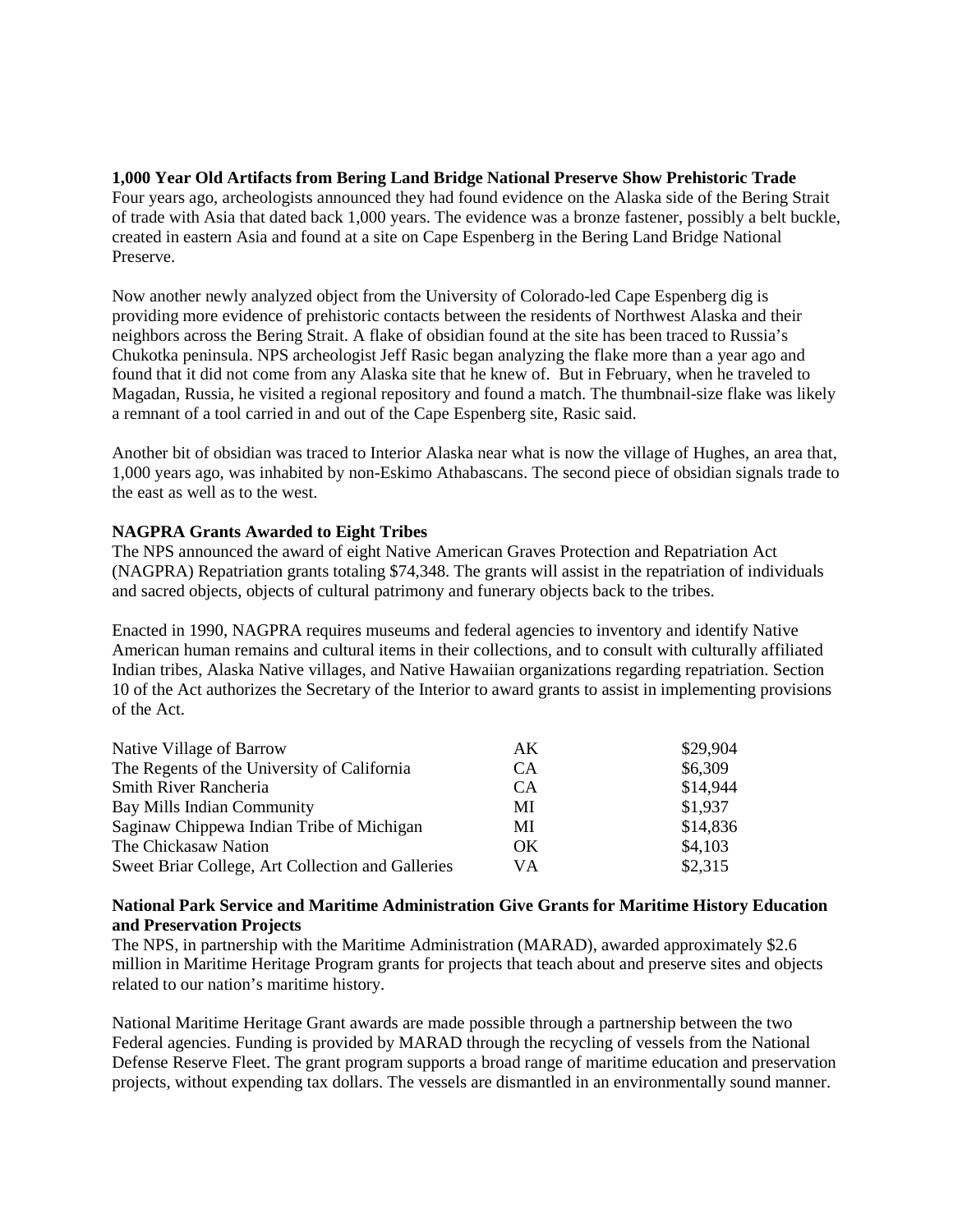

Halibut hook: The Traditional Tlingit and Haida Halibut Hook Project

The Maritime Heritage grants are available to state, tribal, and local governments, as well as private non-profit organizations for education and preservation projects. Education projects are funded in amounts between \$25,000-\$50,000; preservation projects are funded in amounts between \$50,000-\$200,000. Education grants can be used for programs such as school curriculum, interpretive programs and web pages, and preservation grant projects can include the rehabilitation or restoration of ships and other maritime resources.

The projects receiving grants include archeological and ethnographic projects:

| <b>State</b>   | <b>Grant Recipient</b>                                   | Project                                                                                       | Award       |
|----------------|----------------------------------------------------------|-----------------------------------------------------------------------------------------------|-------------|
| AK             | Sealaska Heritage Institute                              | The Traditional Tlingit and Haida Halibut<br><b>Hook Project</b>                              | \$39,496.00 |
| FL             | Diving with a Purpose                                    | Diving With a Purpose (DWP) maritime<br>archaeology educational field program                 | \$46,536.00 |
| <b>GA</b>      | University of Georgia Marine<br><b>Extension Service</b> | Georgia's Rich Maritime Cultural Heritage:<br><b>Generational Commercial Fishing Families</b> | \$41,837.00 |
| H <sub>I</sub> | Kanehunamoku Voyaging Academy                            | Papahana Hoolauna Public Outreach                                                             | \$45,899.00 |
| <b>ME</b>      | <b>Penobscot Maritime Museum</b>                         | National Fisherman: Documenting a Sea<br>Change                                               | \$40,784.00 |
| MA             | <b>USS Constitution Museum</b>                           | <b>USS CONSTITUTION: From Forest to</b><br>Frigate                                            | \$50,000.00 |
| OK.            | <b>Oklahoma Historical Society</b>                       | Discovery and Excavation of the Steamboat<br>Heroine: Exhibit & Curriculum Unit               | \$25,000.00 |
| <b>OR</b>      | Confederated Tribes of Grand<br>Ronde                    | Grand Ronde Canoe Culture, Waterways,<br>Travel and Trade                                     | \$36,876.00 |
| VT             | <b>Institute of Nautical Archaeology</b>                 | Lake Champlain Steamboat Winooski<br>Archaeological Investigation                             | \$26,953.50 |
| VA             | <b>Mariners Museum</b>                                   | <b>USS Monitor Artifact Conservation and</b><br><b>Outreach Project</b>                       | \$99,900.00 |

For more information, go to the NPS Maritime Heritage Program at <http://www.nps.gov/maritime/index.htm>

# **Man Pleads Guilty to Misdemeanor ARPA and Resource Violations**

Early last year, Herbert Lawhorn drove his truck into the middle of Hopewell Mound Group in order to spotlight deer. He entered the earthworks from a trailhead with clearly posted, reflective, "No Motor Vehicles" signs. The vehicle became stuck and the rear tires were dug in as deep as the axle, causing archeological and natural resource damage. In an attempt to free the vehicle, Lawhorn broke off branches from live trees and placed sand and clothing of his and his four-year-old daughter under the tires in a failed attempt to regain traction.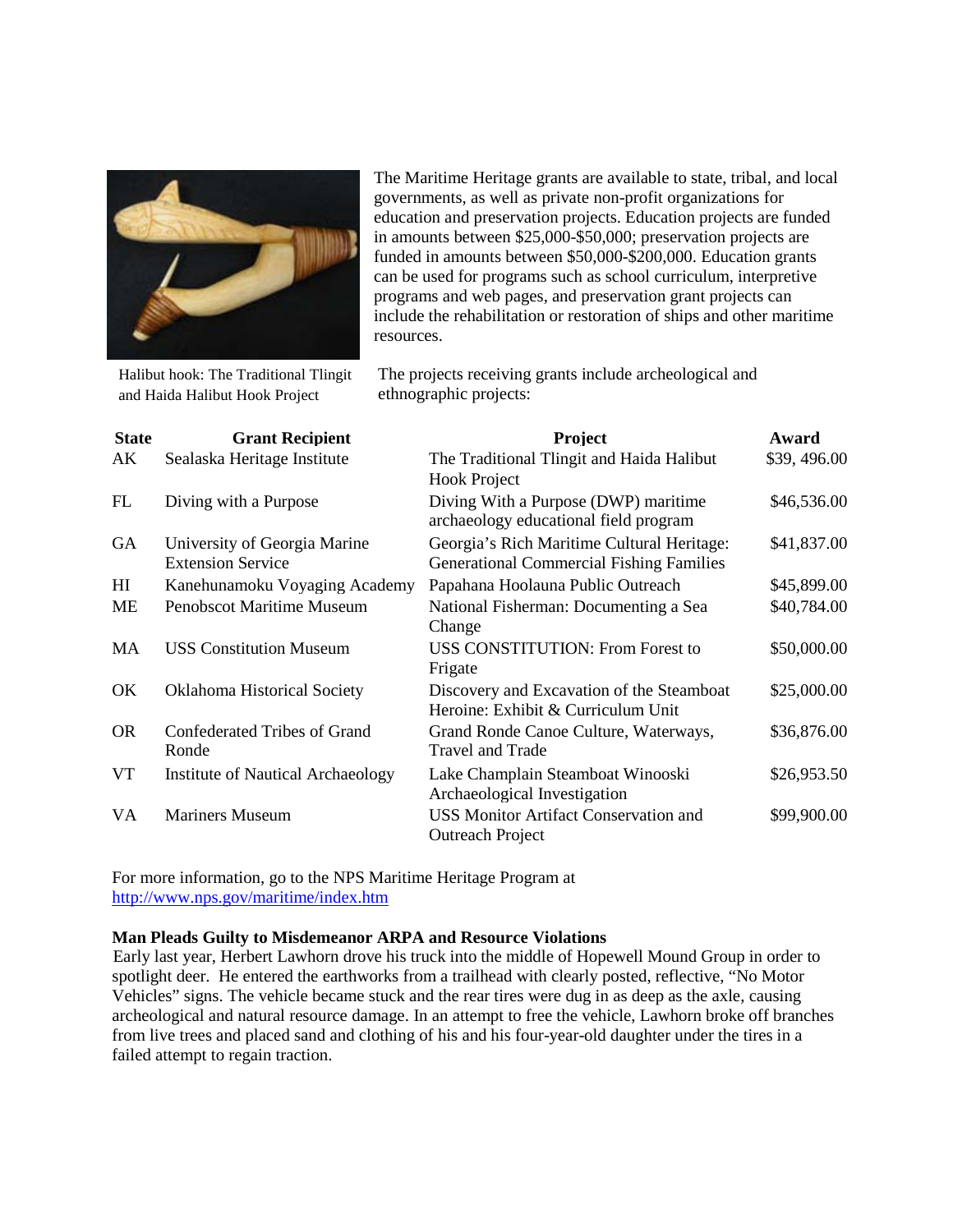The vehicle was abandoned and was discovered by NPS maintenance staff the next morning. The truck had to be left until a four-wheel-drive tow truck winched it out with great difficulty.

Ranger Gad, the investigating ranger, photographed and documented several previous incidents of offroad vehicle travel, suspicious broken vehicle glass, and litter within the Hopewell Mound Group. The investigation and follow-up interviews identified Lawhorn as the same person who has been violating numerous 36 CFR regulations over the prior three months. When confronted with photographs and footage from the park surveillance camera, he confessed to having driven into the field on numerous other occasions and admitted that he broke his passenger window one of those times when he tried to throw a can out of his window, but missed and shattered his window.



Park staff and the AUSA charged Lawhorn, with a misdemeanor violation of ARPA (16 U.S.C 470 EE (a)) and two 36 CFR violations for destruction of natural resources and littering. Lawhorn recently pled guilty to all charges and paid \$1,000 in fines.

#### *By Rick Perkins, Chief Ranger*

#### **Texas Man Pleads Guilty to Felony ARPA Violation in Arkansas Post National Monument**

On June 25, 2012, an ISB special agent received a call from Arkansas Post NM regarding a possible ARPA violation. A park neighbor had reported a suspicious vehicle at the Menard Mounds. Investigation by the agent and Ranger David Van Nest of Hot Springs NP, who assisted with this investigation, revealed that Ricky Don Self, Jr., of Winnsboro, Texas, had entered the park on that date and excavated or attempted to excavate archeological resources from two pre-Columbian Native American mounds in the park.

It was determined that Self excavated 17 features on or near the mounds and damaged or discarded approximately 139 archeological resources. The activity resulted in \$14,010 in damages to the mounds in felony violation of 16 USC 470. Self was currently working under contract with the US Army Corps of Engineers on a nearby abatement Corps project with his father's construction company and was aided and abetted by a co-worker.

On March 18, 2015, Self pled guilty and was sentenced under a single count violation of the ARPA in US District Court in Little Rock. He agreed to cooperate with investigators and paid \$3,925 in restitution to the NPS and \$25 in court costs.

Hot Springs NP, the US ACE, and the US FWS assisted with this investigation. NPS Archeologists Caven Clark and Melissa Baier conducted the site damage assessment work, and Chris Givens, Assistant United States Attorney, Eastern District of Arkansas, Little Rock, prosecuted this case for the government.

#### *By Investigative Services Branch*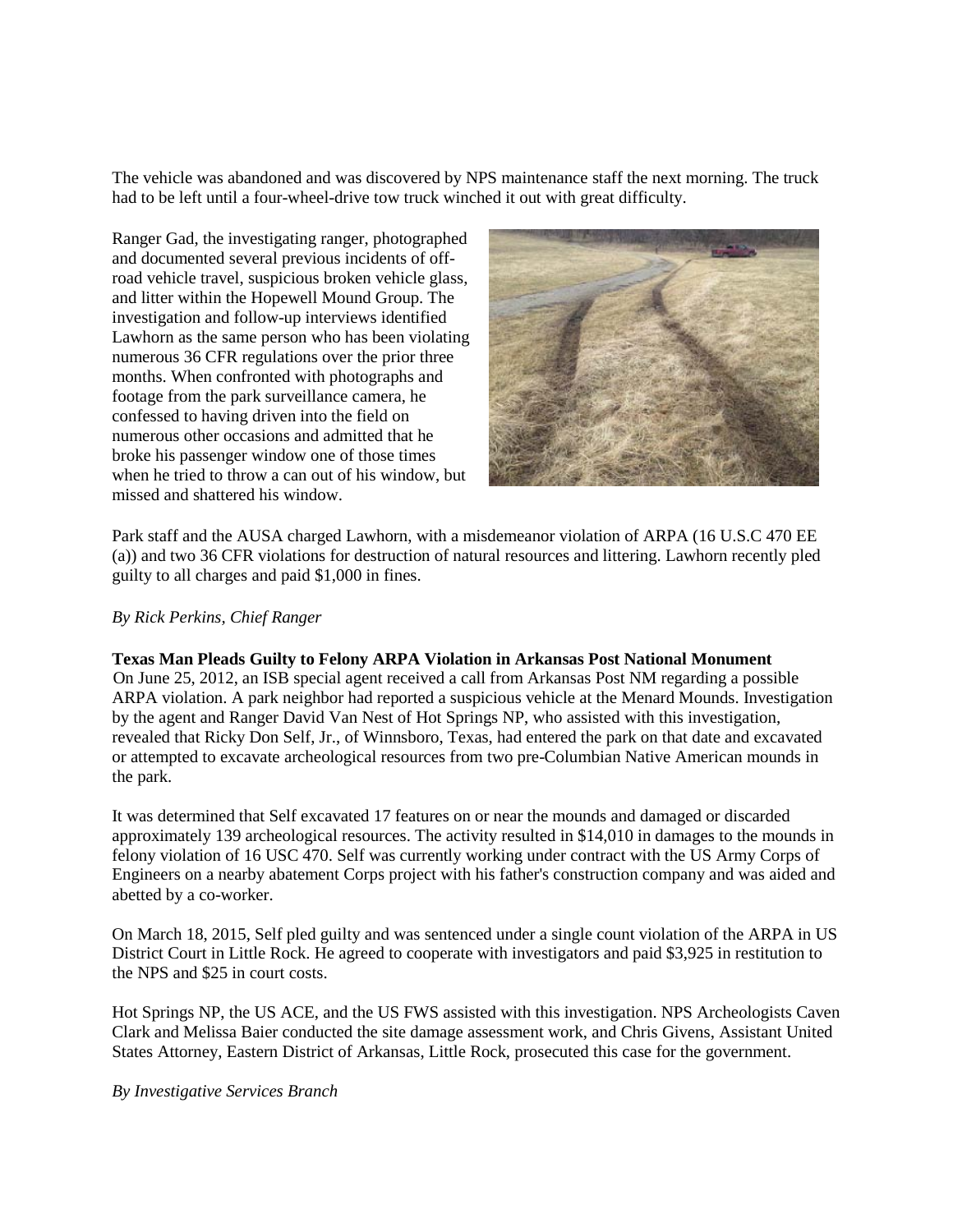# **OTHER FEDERAL NEWS**

#### **BLM Montana Office Holds Artifact Road Show**



Archeologist Jayme Green, right, examines artifacts brought in by Dick Kramer, of Laurel, at the 2013 road show.

**Contact:** David K. Wade, 896-5213

#### **Pechanga Band of Luiseño Indians to Get Artifacts from 1950s Excavation**

The Pechanga Band of Luiseño Indians has won an effort to get thousands of ancient artifacts that were removed from a Luiseño village archeological site in the 1950s returned to descendant tribes. A notice published in the Federal Register on April 28, 2015, announced that the San Bernardino County Museum has determined that the Pechanga Band has a valid claim under the Native American Graves Protection and Repatriation Act (NAGPRA). Five other tribes with Luiseño lineage also may have claims. The museum intends to repatriate the artifacts to one or more of the tribes.

Among the more than 50,000 items are human remains, animal bones, ceramics, stone tools, stone cooking items, freshwater and saltwater shells that were worn as adornments and funeral objects. The artifacts were removed from Temeéku, a Luiseño village located just outside the current borders of the Pechanga reservation. Temeéku dates back to at least 10,000 years ago.

The objects have been on loan to the Pechanga Band since 2011. They are stored in a secure, climatecontrolled repository on the reservation. Some of the items have been displayed at California State San Bernardino's Robert and Frances Fullerton Museum of Art, at the Temecula Valley Museum, and in a mobile museum that visited events on the Pechanga reservation.

The tribe formally requested repatriation about a year and a half ago. In addition to the Pechanga Band of Luiseño Indians, the La Jolla Band of Luiseño Indians; Pala Band of Mission Indians; Pauma Band of Luiseño Indians; Rincon Band of Luiseño Indians, and the Soboba Band of Luiseño Indians may have valid claims to the artifacts.

At least two other tribes that may be eligible to receive some of the objects say they will not ask the Pechanga Band to send any of the items to their reservations. "They belong as close as possible to their ancestral home at Temeéku," said Shasta Gaughen, THPO for the Pala Band of Mission Indians in San Diego County. "We're confident Pechanga will take proper care of these sacred items." The Rincon Band of Luiseño Indians in San Diego County also will defer to the Pechanga band.

The BLM's Billings Curation Center (BCC) hosted its fifth annual Artifact Road Show April 9, 2015, during the Montana Archaeological Society's Archaeology Month. BLM staff invited the public to bring in their artifacts to be examined by regional experts, including archeologists, historians, paleontologists and geologists. The specialists provided as much information as they could about the the purpose, time period and story behind any object they identified.

The BCC is the main repository for artifacts recovered from activities on BLM-administered public lands in Montana, North Dakota and South Dakota. The collections are made available to professional researchers, archaeologists, students and those interested in learning about the past in the local region.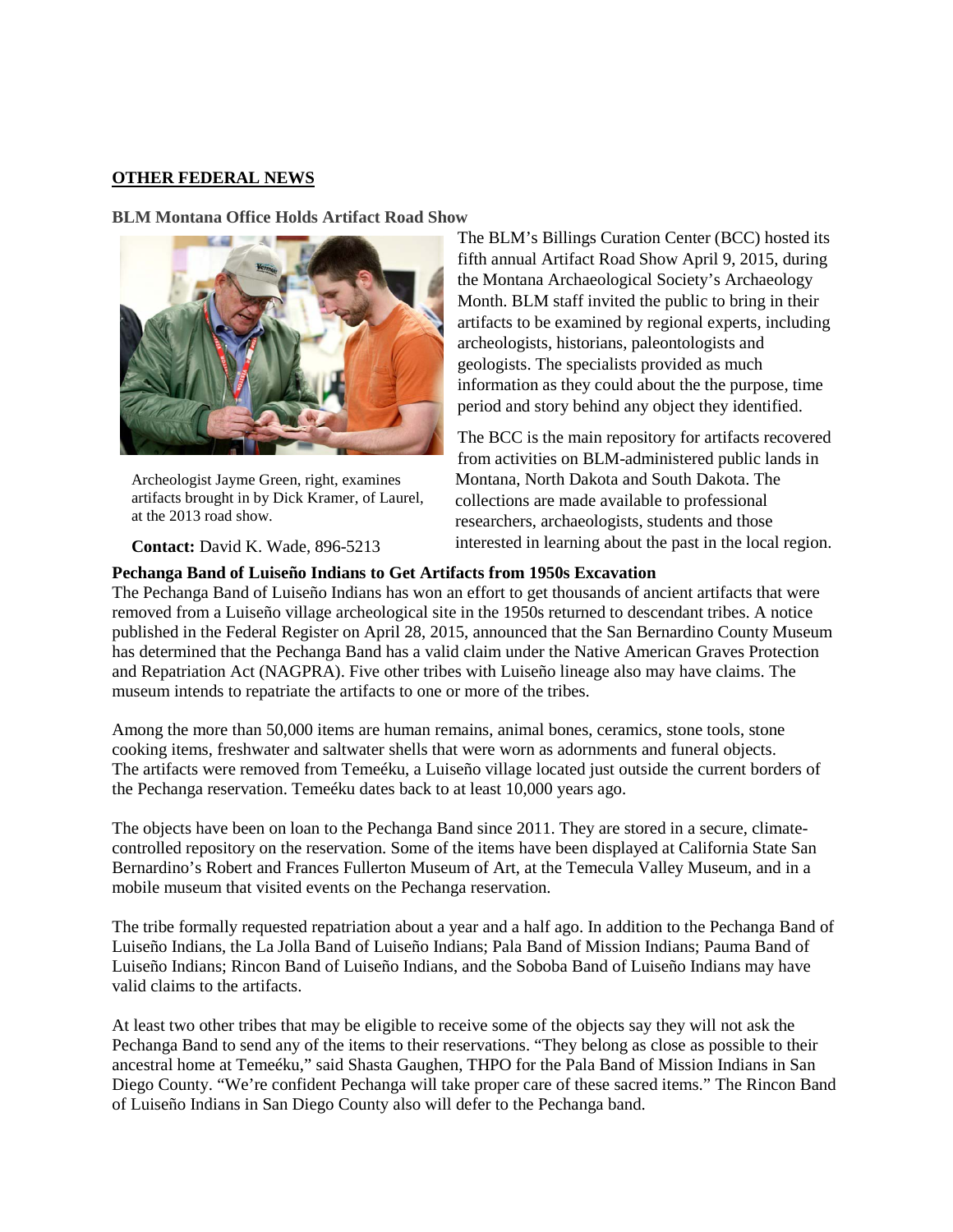If no tribe other than Pechanga makes a claim for the objects, the items would be permanently transferred to the Pechanga tribe

## *by David Daneski, The Press Enterprise*

**Native Americans Seek Accounting Of Massacre Reparations**



The descendants of Native Americans massacred by Federal troops in Colorado in 1864 urged the Tenth Circuit on Monday to overturn a lower court ruling denying an accounting of reparation funds they say they are owed, claiming the BIA shirked its trust obligations. Homer Flute and other descendants of bands of Arapaho and Cheyenne tribes whose members were killed in the Sand Creek Massacre asked the court to reverse a Colorado Federal court's ruling that it lacked jurisdiction over the case, arguing that the U.S. had waived its sovereign immunity and had an enforceable trust duty under a treaty and Federal law to account for the reparations money.

The relatives attacked the BIA for arguing that it had no accounting obligation, because the reparations account was closed before the 1994 American Trust Fund Management Reform Act was passed. They filed their complaint in Colorado Federal court in July 2013, arguing that the U.S. had an enforceable trust duty under the Treaty of Little Arkansas and the 1866 Appropriations Act to provide them with an accounting of reparations funds set aside to compensate for the November 29, 1864, massacre by Army troops. The treaty and law required the government to make monetary payments and provide land and goods to relatives of the Native Americans killed in the attack, the plaintiffs claim.

The district court dismissed the case in September 2014, ruling that the treaty and law didn't create an enforceable trust because they didn't give the government any right to use or control the reparations but only directed it to make one-time payments or transfer property to specific individuals. Without a trust duty to establish a waiver of sovereign immunity by the federal government, the court said, it lacked jurisdiction over the case.

The relatives appealed to the Tenth Circuit in October, saying that DOI had an enforceable fiduciary duty to them because the government had been given the responsibility to manage the reparations fund, and that a 2009 appropriations law constituted a waiver of sovereign immunity.

The case is Homer Flute et al. v. U.S. et al., case number  $14$ -1405, in the U.S. Court of Appeals for the Tenth Circuit.

*By Andrew Westney, Law360*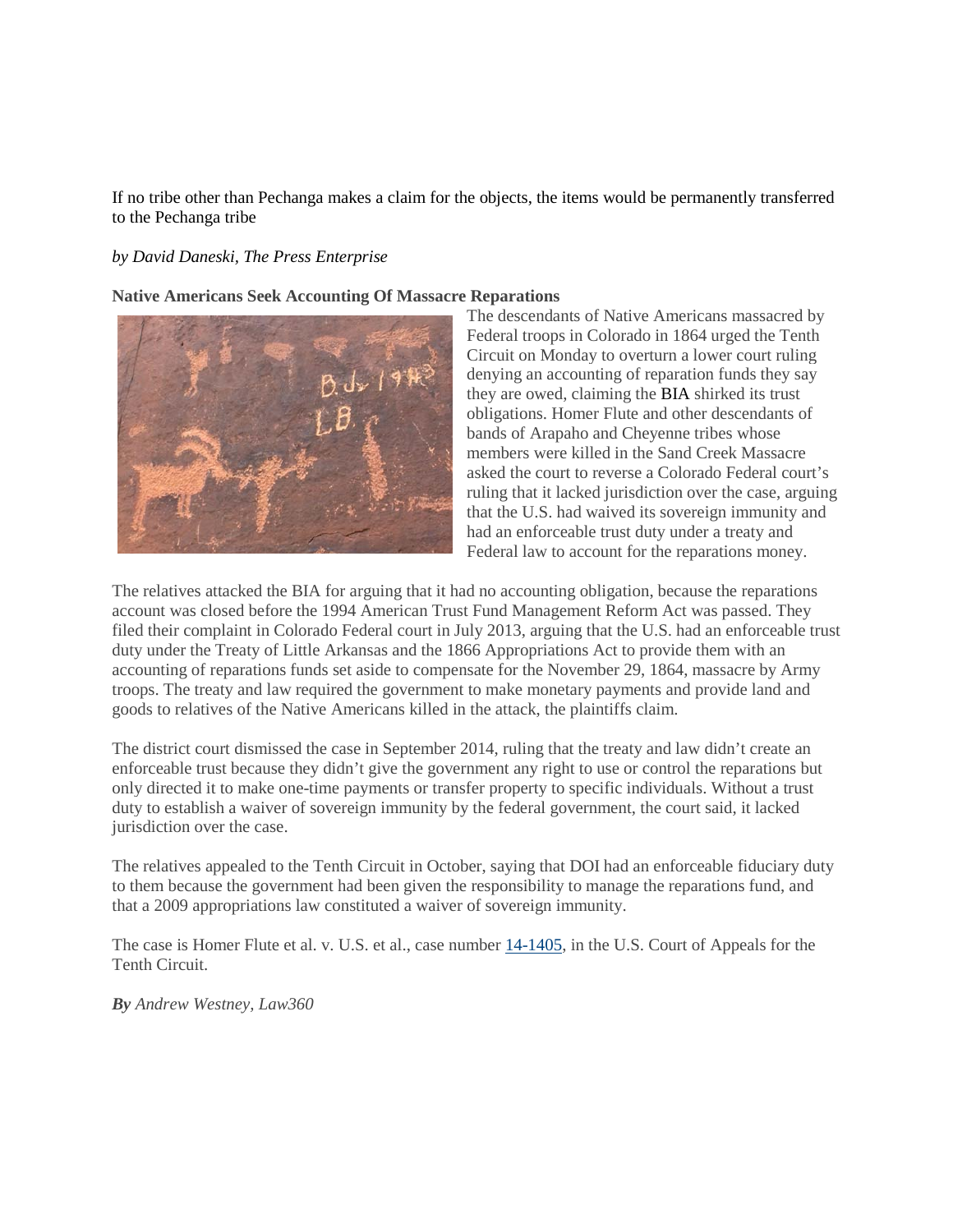# **TRAINING AND GRANTS**

#### **Project Archeology Summer Workshops Offered Across the Nation**

Join one of the 2015 Project Archaeology workshops hosted in Kansas, Arkansas, Colorado, and many more states! Check out the [Event Calendar](http://projectarchaeology.org/calendar) or visit your [State's program](http://projectarchaeology.org/state-programs) page to request a workshop in your state. Coordinators, master teachers, and facilitators, can register their workshops at the same site.

Take a look back at three summer workshops to get ideas:

# *Five Hot Days in July (*by Virginia A. Wulfkuhle)

"Archaeology in the Classroom" brought together 11 Kansas teachers, diverse in grade level, subject, geographic location, personality, and teaching style, but all enthusiastic about learning to teach with archaeology and eager to contribute their own experiences. [Read More](http://projectarchaeology.org/blog)

## *Inaugural Arkansas Workshop (*by Mel Harvey)

A 1-day Project Archaeology Teacher Workshop at Parkin Archeological State Park. In attendance were a total of 16 people: 15 area teachers from various grade levels and 1 Park Interpreter from Lower White River Museum State Park. Participants received 6 hours of professional development credit as approved through the Arkansas Department of Education. [Read More](http://projectarchaeology.org/blog)

## *Colorado Summer Workshop (*by Dani Hoefer)

Project Archaeology launched at History Colorado in July of 2014. Teachers attended from several parts of Colorado including Salida and one will teach internationally online. There were 7 teachers, 1 archaeologist, and 2 Colorado Archaeological Society (CAS) members in attendance! [Read More](http://projectarchaeology.org/blog)

For more information, go to [www.projectarchaeology.org](http://www.projectarchaeology.org/)

**Contact:** Courtney Agenten (406) 994-6727

# **SLIGHTLY OFF-TOPIC: Social Media Contributing to Rock Art Vandalism, Artist Says**

Jonathan Bailey, a 20-year-old artist, visited his first prehistoric site with his family when he was 6 years old. Over the past 13 years, he's spent countless hours examining pristine cultural sites that don't appear to have been touched since their original creators left them behind centuries ago. Recently, however, Bailey has noticed a disturbing trend. It used to be that he would find vandalism at three sites a year. Now, he says, he's finding it at as many as 10 sites annually.

What's behind this apparent spike in vandalism? In Bailey's opinion, it's the increase in blogs that provide descriptions of remote sites and the prevalence of social media posts that offer pictures of prehistoric artwork most people have never seen before. Much of the vandalism Bailey finds happens to sites on ground managed by the BLM Utah Office. The office is responsible for 2.5 million acres of land, which is home to culturally rich areas like Nine Mile Canyon, Range Creek Canyon and the San Rafael Swell.

The office only has two archeologists and one law enforcement ranger on staff, which makes public involvement critical when it comes to preventing vandalism or detecting it, according to Price field officer manager Ahmed Mohsen. "We definitely try to send the message that this type of activity is not going to be accepted, not only by the government, but by the community itself," Mohsen said.

The Price office manages more than a dozen public interpretive sites, like the Rochester Panel, which bears the marks of vandals dating back to the 1930s. Mohsen declined to put an exact number on how